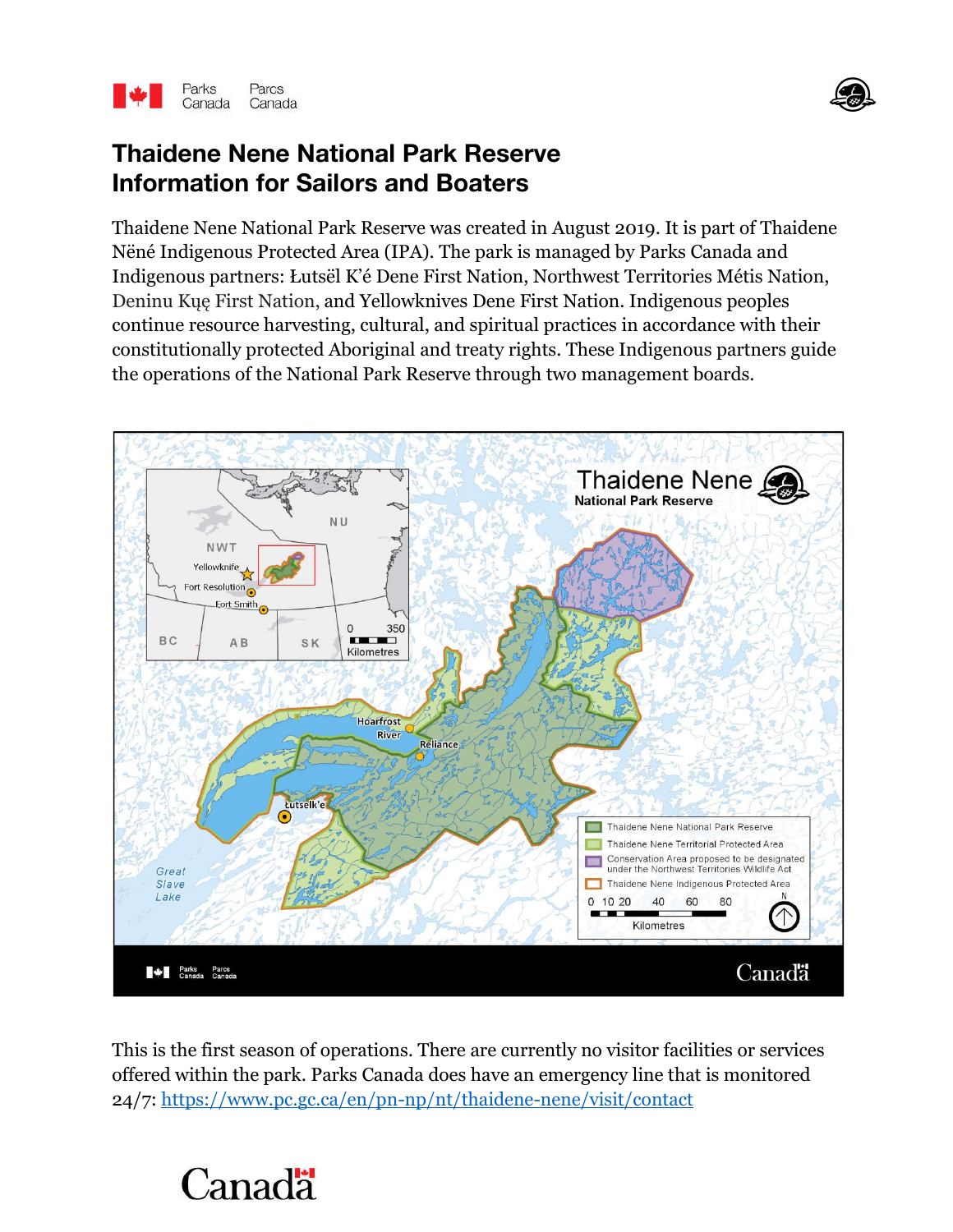The Parks Canada web pages are expanding weekly and more content is planned. If you can't find information you want or have content suggestions, let us know. www.pc.gc.ca/thaidene-nene

As Thaidene Nene National Park Reserve is managed under the *Canada National Parks Act*, there are a few new regulations and permitting processes that apply. Not only are the rules a bit different from territorial lands, and there are some allowed activities that are usually prohibited in national parks. An overview of the rules and regulations can be found in our Visitor Guidelines: https://www.pc.gc.ca/en/pn-np/nt/thaidenenene/visit/directive-guideline

## **Registration:**

All visitors to the national park reserve need to register, this can be done via e-mail. More info: https://www.pc.gc.ca/en/pn-np/nt/thaidene-nene/visit/inscriptionregistration

## **Permit and licence information:**

You'll need a Parks Canada fishing permit to fish in the national park reserve. The fishing permit fee waived for this year, but you still need a permit. Apply on-line: https://www.pc.gc.ca/en/pn-np/nt/thaidene-nene/activ/pechefishing/permis\_permit\_info

If you want to cache fuel in the national park reserve you will need to apply for a fuel cache permit (no fee): https://www.pc.gc.ca/en/pn-np/nt/thaidene-nene/gestionmanagement/permits/carburant-fuel-cache

Any photography in the park where the photographer is paid or the photographs will be sold triggers the need for a permit. Commercial use of drones is restricted and requires a permit. https://www.pc.gc.ca/en/pn-np/nt/thaidene-nene/gestionmanagement/permits/Photo

Companies that wish to do business in a national park require a business licence. Contact us: pc.thaidene.nene.pc@canada.ca

An aircraft access permit (no fee) is required for all landings (private and commercial) within the national park reserve. This permit can be valid from April 1 to March 31 of the following year. You can find the application here: https://www.pc.gc.ca/en/pnnp/nt/thaidene-nene/gestion-management/permits/aero-air-access